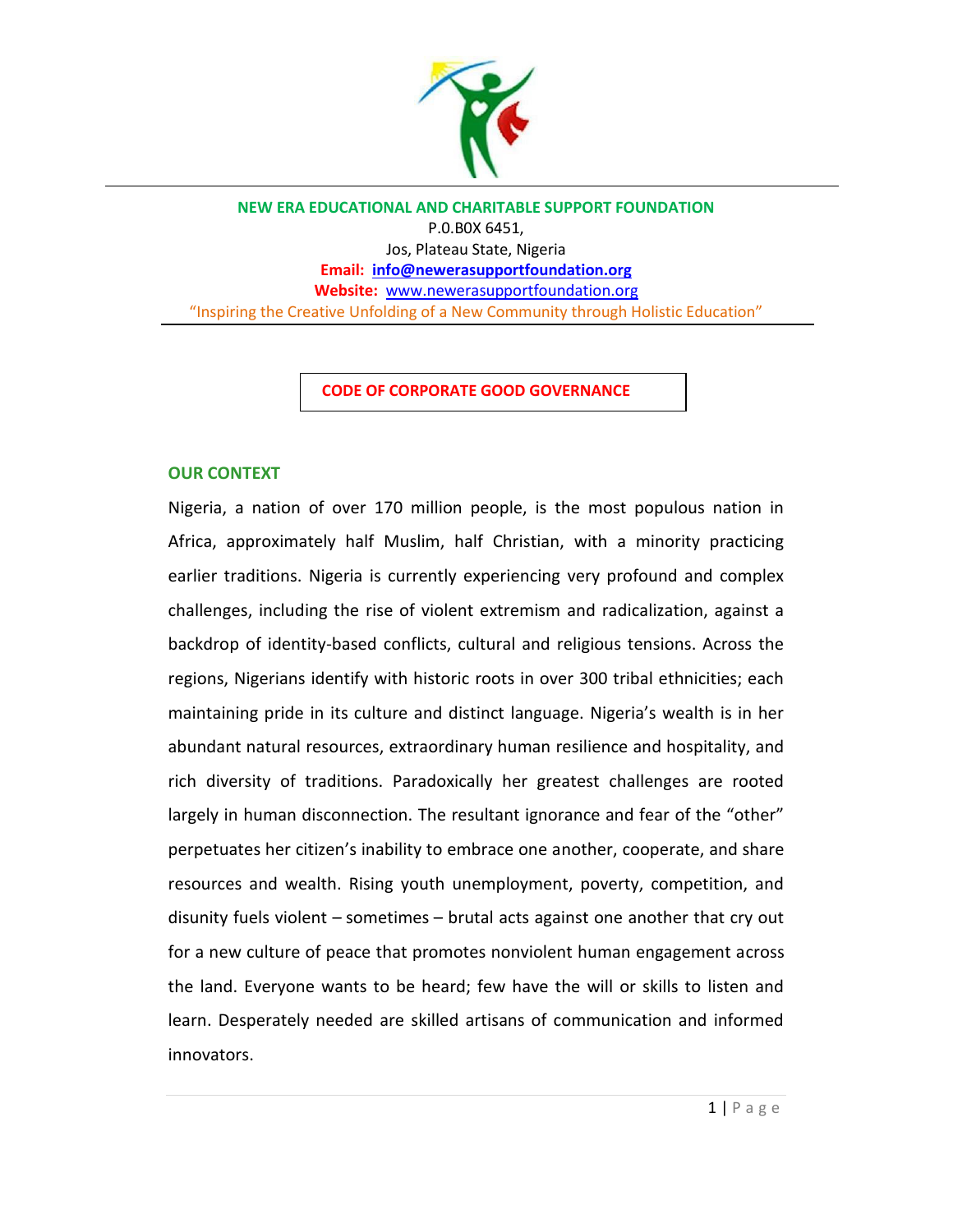

#### **ABOUT US**

New Era Educational and Charitable Support Foundation is a registered national nonprofit in the Federal Republic of Nigeria, with the Corporate Affairs Commission (CAC) in 2007, with (Registration No. CAC/IT/NO 24571). We are also registered with the Special Control Unit Against Money Laundering (SCUML) of the Economic and Financial Crimes Commission (EFCC) with Certificate Number: RN: SC 005287

#### **OUR MISSION**

New Era Educational and Charitable Foundation fosters youth leadership development that promotes pluralism and rejects corruption. We build crosscultural teams of young women and men with skills to emerge from dysfunctional families, and for some, drug-influenced lives on the streets, to become peer-leaders and agents of peace capable of helping themselves, of shaping a positive and sustainable society that rejects violence, and who insist on communicating excellence and unbridled compassion for all. We work with the youth to develop: 1) a sense of belonging to a common and interconnected humanity; 2) dignity for all people; 3) dedication to preserving the natural environment; and 4) a strong social service ethic. All areas that we believe reduce corruption in a society. New Era Educational and Charitable Support Foundation has Special Consultative Status with the United Nations Economic and Social Council (ECOSOC), and is Winner of the United Nations Alliance of Civilizations Youth Solidarity Fund (YSF)

 $2 | P \text{ a ge}$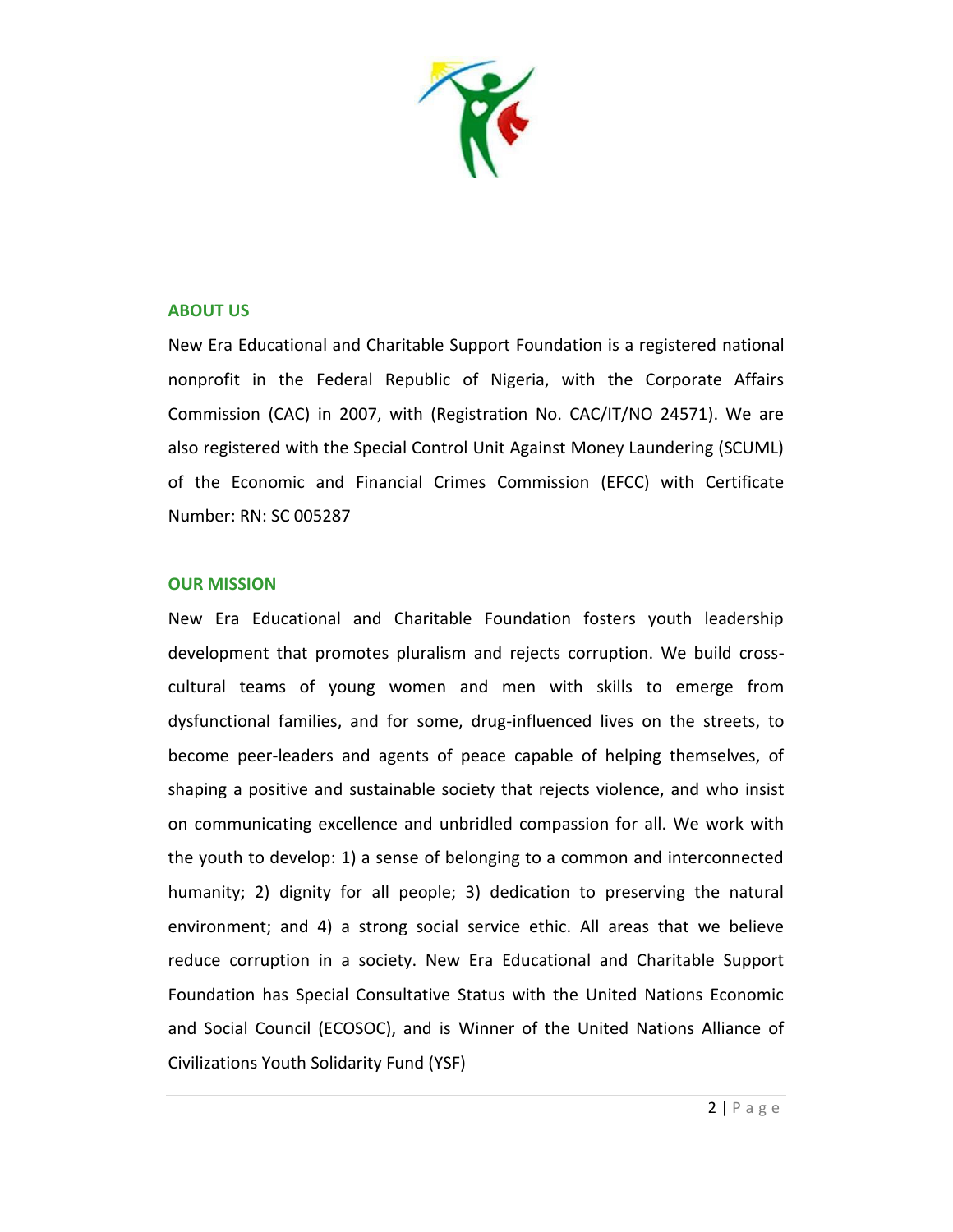

### **1. INTRODUCTION**

New Era Educational and Charitable Support Foundation is fully committed to the principle of honesty, integrity, transparency and accountability in all its businesses and activities. All officials and staff must ensure that the businesses of the Organization, such as procurement of materials, hiring of staff and services for activities, are dealt with in an open, honest, fair, transparent and impartial manner. They must bear in mind that the Organization is accountable to its donors, funders, sponsors, including the government and any private sponsors, and all its members, in the conduct of its activities.

**1:1.** This *Code of Corporate Good Governance* sets out the basic standards of conduct expected of all officials and staff and the Organization's policy on such matters as acceptance of advantages and declaration of conflict of interest. This **Code of Corporate Good Governance** also applies to temporary or part-time staff employed by the Organization.

## **2. PREVENTION OF BRIBERY ORDINANCE**

Under this Code of Corporate Good Governance, an employee who solicits or accepts an **advantage** in relation to his employer's business or affairs without the latter's permission may commit an offence. The term **"advantage"** is defined here to include anything of value, except entertainment, such as money, gift, commission, loan, fee, reward, office, employment, contract, service or favour **(Appendix 1).**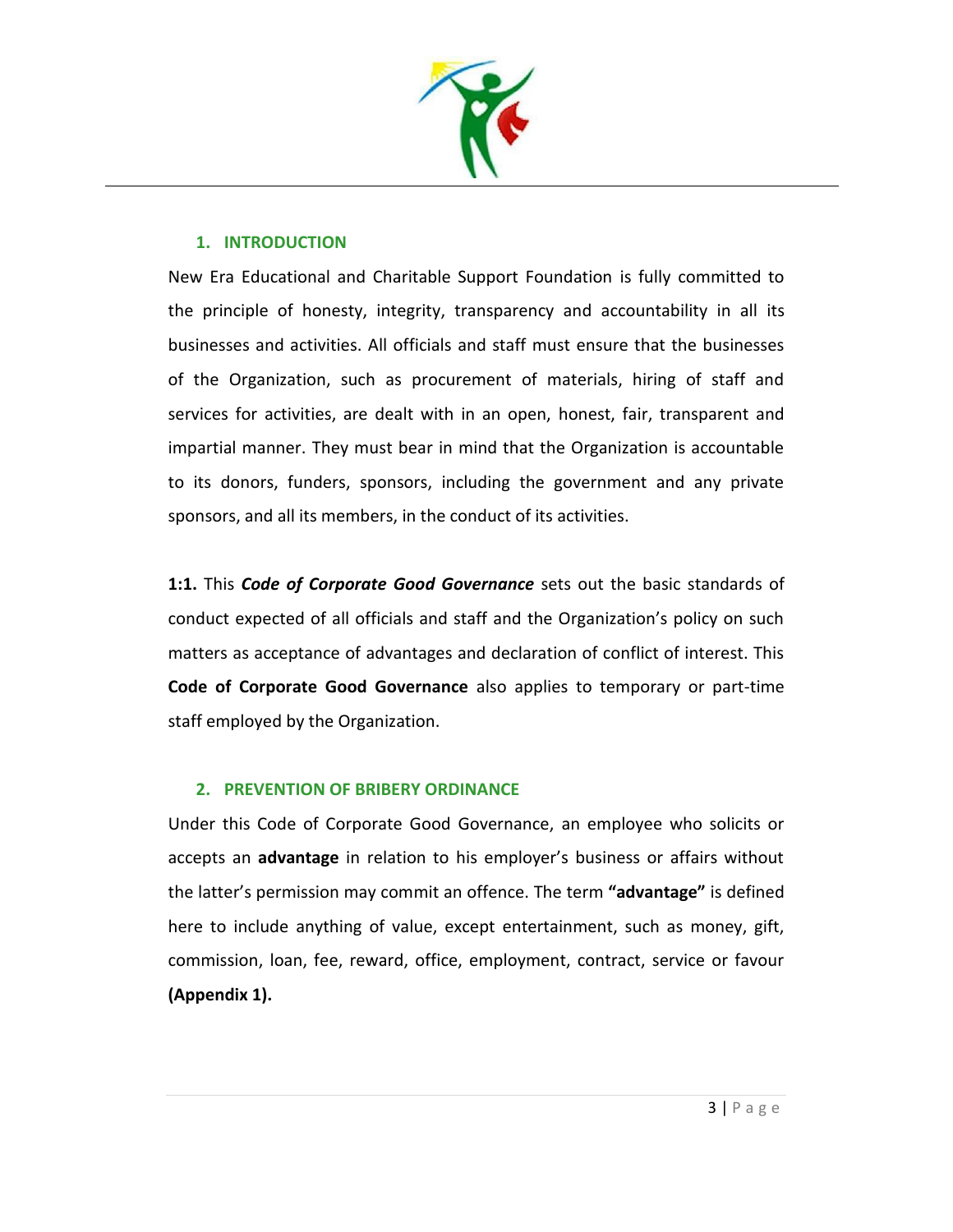

## **2:1. Acceptance of Advantages**

It is the policy of New Era Educational and Charitable Support Foundation to prohibit all staff from soliciting any advantage from any persons having business dealings with the Organization (e.g. suppliers, contractors, members, activity participants). Officials and staff who wish to accept any advantage from such persons should seek special permission from the Board of Trustees prior to the acceptance.

**2:2:** Any gift offered voluntarily to the officials or staff in their official capacity is regarded as gift to the Organization and they should not be accepted without permission. Officials and staff should decline the offer if the acceptance could affect their objectivity in conducting the Organization's business, or induce them to act against the interest of the Organization, or lead to perception or complaints of bias or impropriety.

**2:3:** For gifts which are presented to officials or staff in their official capacity and of nominal value, the refusal of which could be seen as unsociable or impolite (e.g. a plague presented to an official or a staff member during a seminar in which he is invited to be the guest speaker), the Board of Trustees has given a blanket permission for the officials and staff to accept these gifts. In other circumstances, the officials and staff should apply in writing to the Board of Trustees for permission to accept the gifts. Each application should be carefully considered by the Board of Trustees. Proper records of these applications should be kept showing the name of the applicant, the occasion of the offer, the nature and estimated value of the gift, and whether permission has been granted for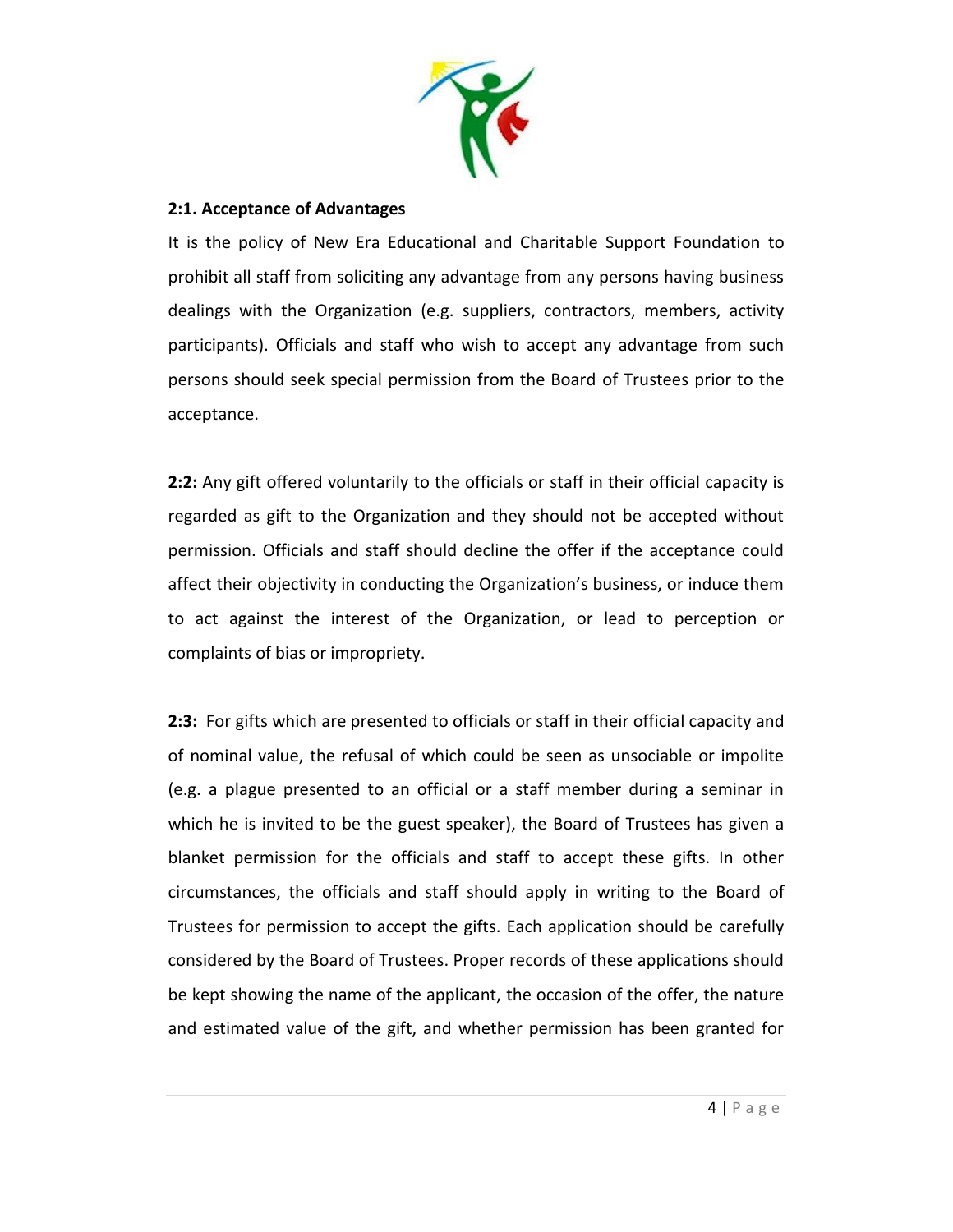

the applicant to retain the gift or other directions have been given to dispose of the gift. Possible ways of disposal of such gifts are listed at **Appendix 2.**

**2:4:** There is however no restriction on the acceptance of advantages, in the official's or staff's private capacity, from any person who does not have any official dealings with the Organization. In case of doubt, the officials and staff should refer the matter to the Board of Trustees, through the Executive Director, for advice and instruction before accepting such offer of advantages.

## **3. CONFLICT OF INTEREST**

**3:1.** A conflict of interest situation arises when the "private interests" of the official and staff compete or conflict with the interests of the Organization. "Private interests" mean both the financial and personal interests of the official and staff or those of their connections including:

- $\triangleright$  family and other relations;
- ➢ personal friends;
- $\triangleright$  other companies or business interests which they hold or own (both in part or in whole);
- $\triangleright$  other clubs and societies to which they belong; and
- $\triangleright$  any person to whom they owe a favour or are obligated in any way.

**3:2.** Officials and staff must avoid using their official positions or any information made available to them in the course of their duties for the Organization to benefit themselves, their relations or any other persons with whom they have personal or social ties, or business connections. They must avoid putting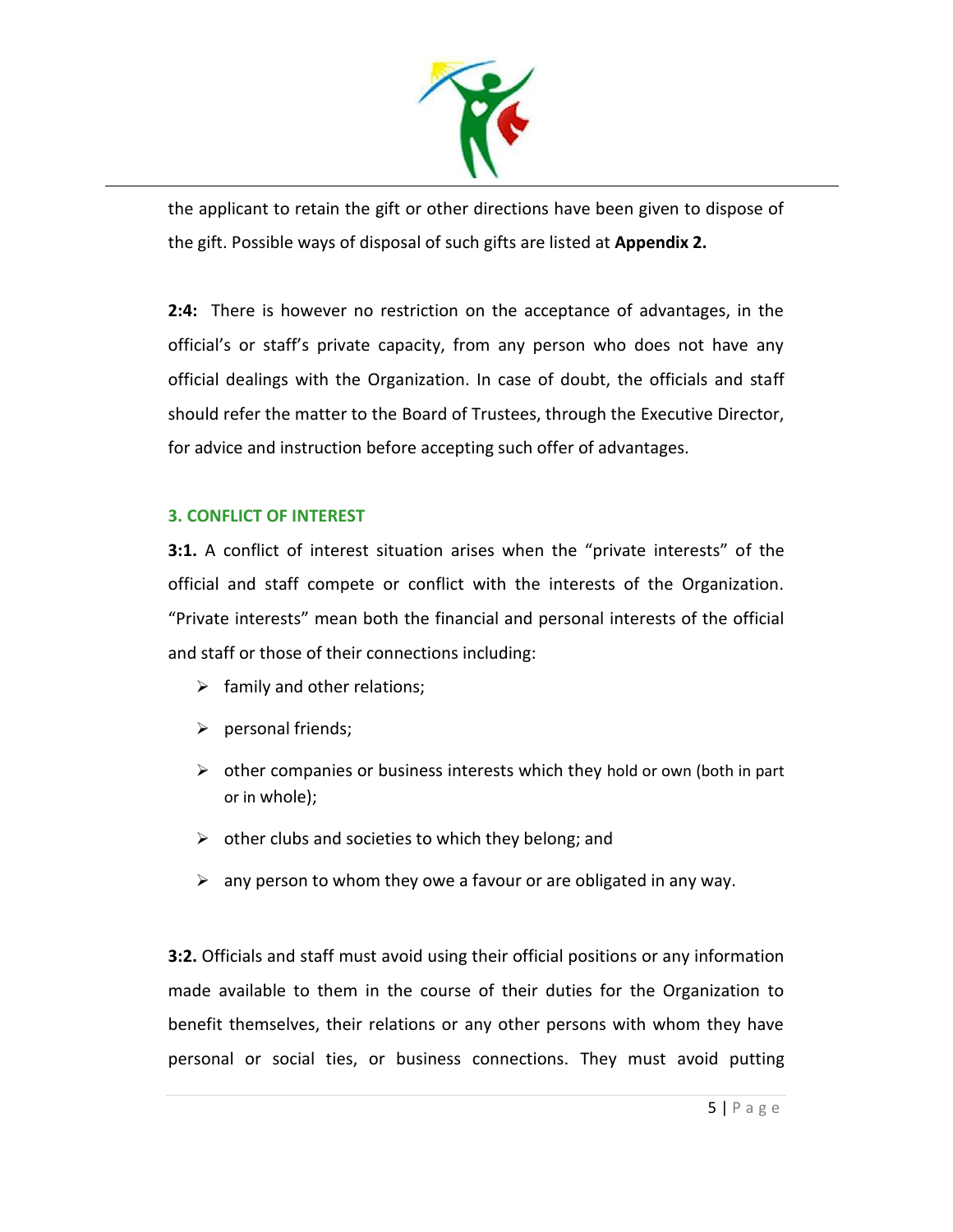

themselves in a position that may lead to an actual or perceived conflict of interest with the Organization. Failure to avoid or declare any conflict of interest may give rise to favouritism, abuse of authority or even allegations of corruption, which are to the corporate disgrace of the Organization. In particular, officials and staff involved in the procurement process should declare conflict of interest if they are closely related to, or have or will likely be perceived to have, beneficial interest in any company which is considering submission of quotation/tender to the Organization or is being considered for selection as the Organization's supplier of goods or services. *Appendix 3* provides some examples of conflict of interest situations which may be encountered and should be avoided by officials and staff of the Organization.

**3:3.** When called upon to deal with matters of the Organization for which there is an actual or perceived conflict of interest, the officials and staff should make a declaration in writing to his/her supervisor or the *Board of Trustees*. He/she should then abstain from dealing with the matter in question, and follow the instruction of his/her supervisor or the *Board of Trustees* which may (or may not) reassign the task to other officials or staff.

#### **3:4. Entertainment**

In this **Code of Corporate Good Governance**, "entertainment" refers to food or drink provided for immediate consumption on any occasion, and any other entertainment provided at the same time. Although entertainment is an acceptable form of business and social behaviour and is not an "advantage", officials and staff of New Era Educational and Charitable Support Foundation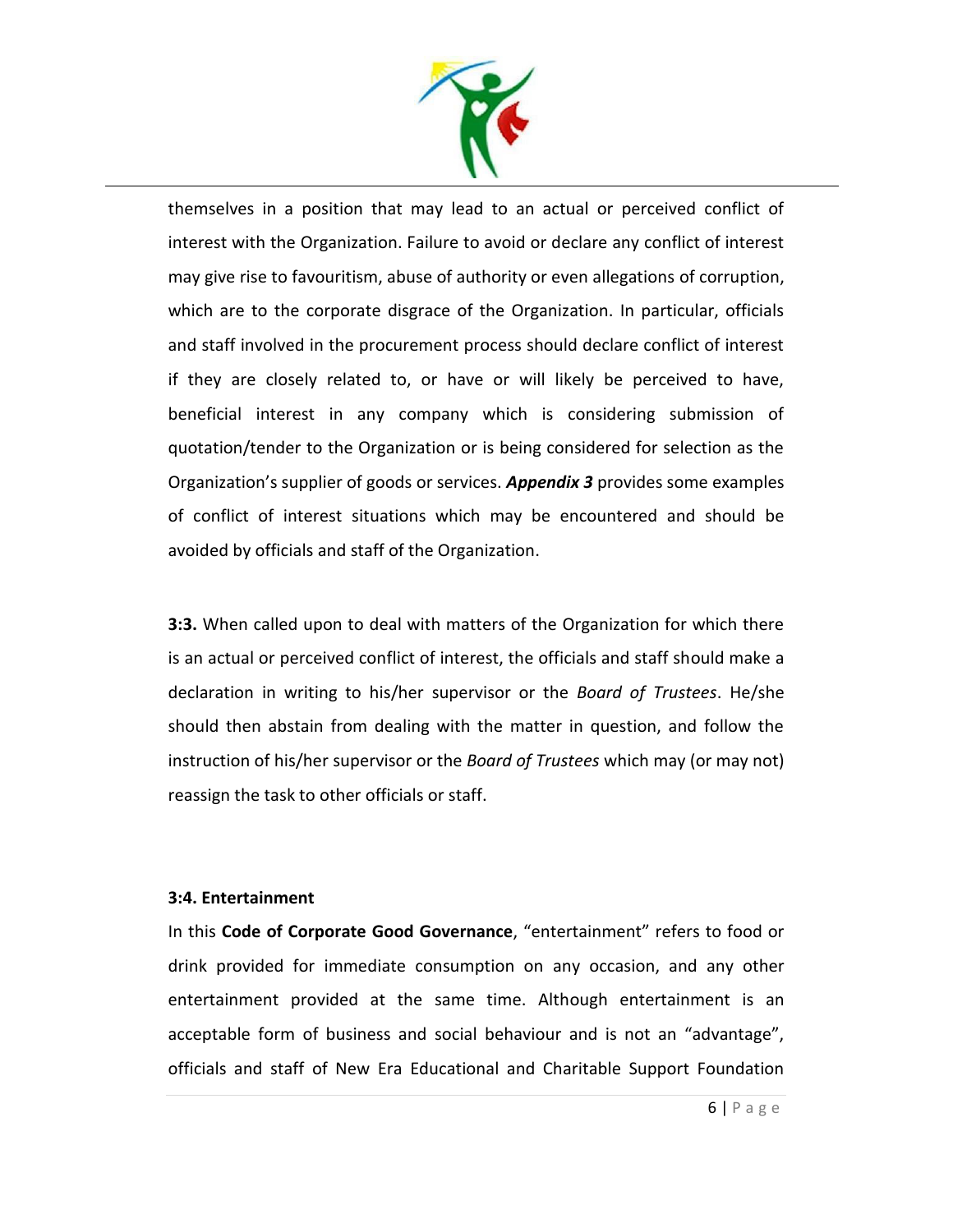

must not accept lavish or frequent entertainment from persons with whom the Organization has official dealings (e.g. suppliers or contractors, clubs/persons to which the Organization may allocate resources or job assignments), so that they will not be placed in a position of obligation to the offerer.

## **4. MISUSE OF OFFICIAL POSITION**

**4:1.** Officials and staff of New Era Educational and Charitable Support Foundation, who misuse their official positions for personal gains or to favour their relatives or friends or to benefit their business connections are liable to disciplinary action(s) by the Organization or even prosecution by the appropriate authorities. Examples of misuse include an official or a staff member responsible for the selection of suppliers giving undue favour or leaking tender information to his/her own or his/her relative's company with a view to awarding the contract to the latter, or placing it in an advantageous position ahead of other competitive bidders. Other examples include reserving tickets for popular events for relatives and friends without prior permission and without going through the proper ticket allocation procedures by the Organization, and unfair allocation of resources (e.g. venue) to other parties for personal gain(s).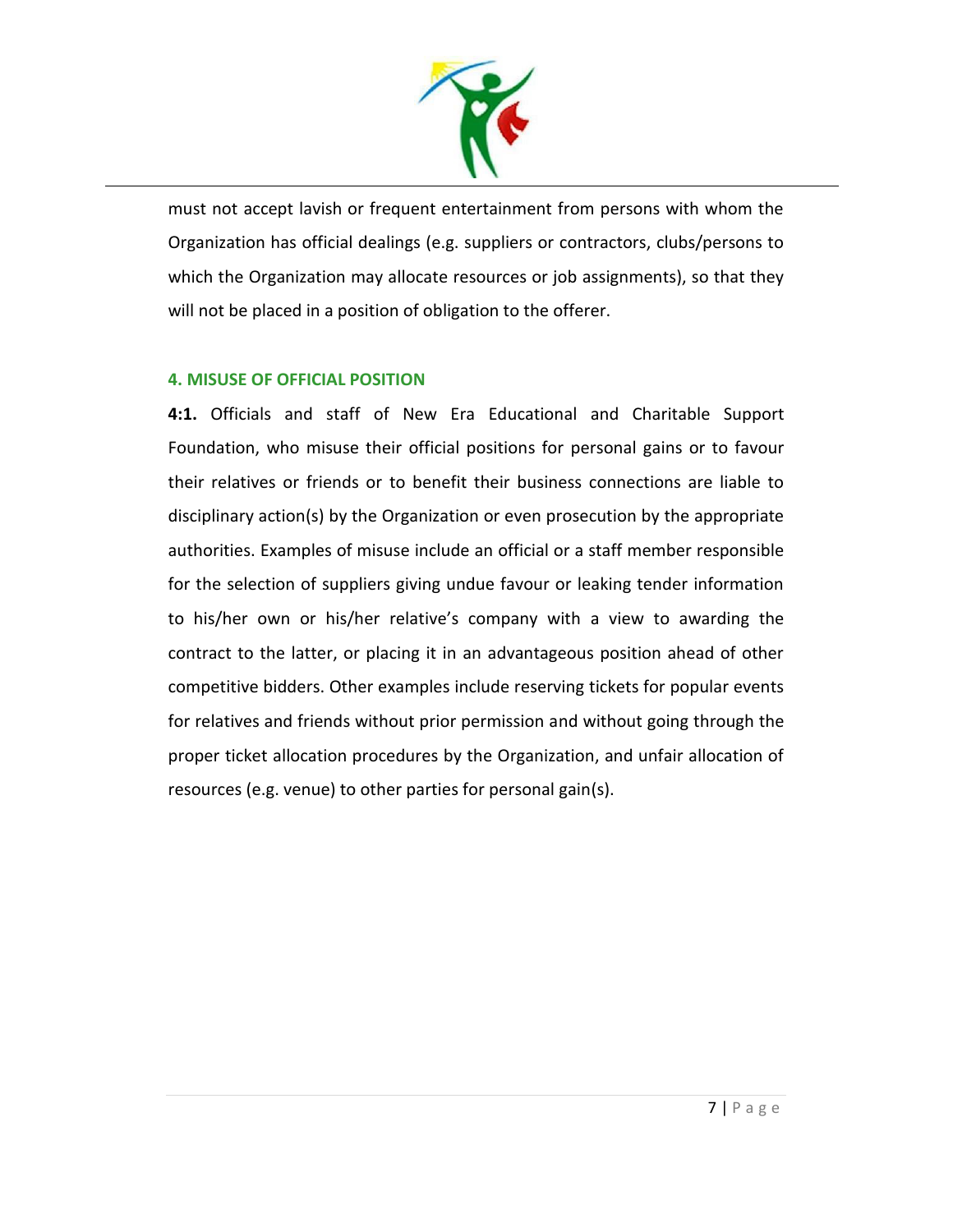

#### **5. HANDLING OF CLASSIFIED OR PROPRIETARY INFORMATION**

**5:1.** Officials and staff of New Era Educational and Charitable Support Foundation are not allowed to disclose any classified or proprietary information to anybody without prior authorization by the Organization. Officials and staff who have access to or are in control of such information should at all times provide adequate safeguards to prevent its abuse or misuse. Examples of misuse include disclosure of information in return for monetary rewards, or use of information for personal interest or business benefit. It should also be noted that unauthorized disclosure of any personal data may result in a breach of the Personal Data.

#### **5:2. Property and Other Resources of the Organization**

Officials and staff of New Era Educational and Charitable Support Foundation, given access to any property or other resources of or acquired by the Organization (such as venue) must ensure that it is properly used solely for the purpose of conducting the Organization's business. Misappropriation or unauthorized use of such property or resources, such as for personal use or personal gain (e.g. resale or unauthorized leasing) is strictly and completely prohibited.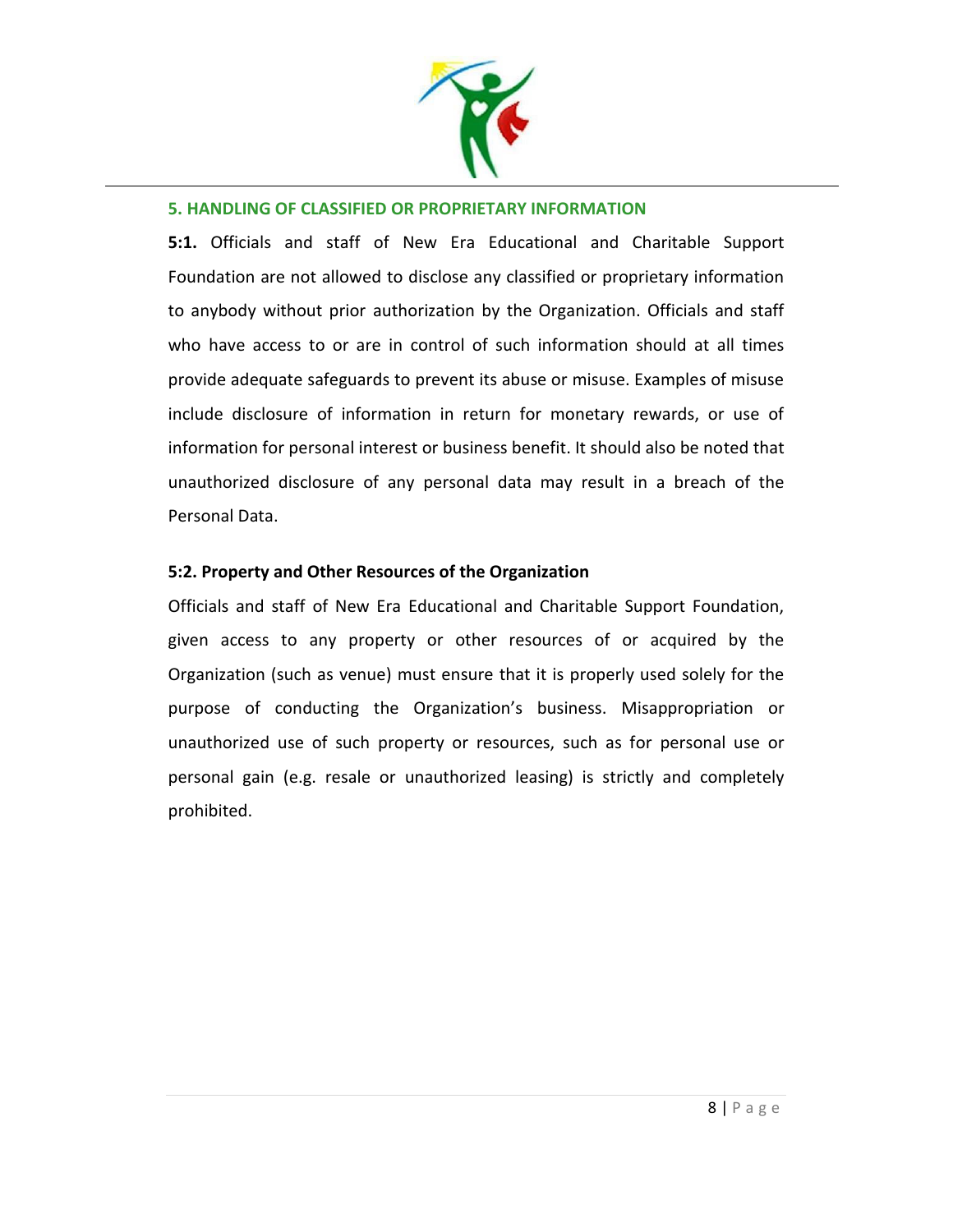

**6: SPONSORSHIP.** The Organization is accountable to its donors, funders, sponsors for the use of their sponsorship. Officials and staff must ensure that any sponsorship or sponsored item is used solely for the purpose for which it is provided. Consent from the sponsor must be obtained if it is to be used for a purpose that deviates from the stated purpose for which it is obtained. Officials and staff must also ensure adequate transparency on the use of sponsorship to the sponsors, and ensure that the Organization can account for the use of their sponsorship.

## **7. COMPLAINCE WITH THE CODE**

**7:1.** It is the personal responsibility of every official and staff to understand and comply with this **Code of Corporate Good Governance**, in particular by conscientiously avoiding any conflict of interest, and making declaration and seeking prior permission from the Organization in accordance with this Code in any case of exception.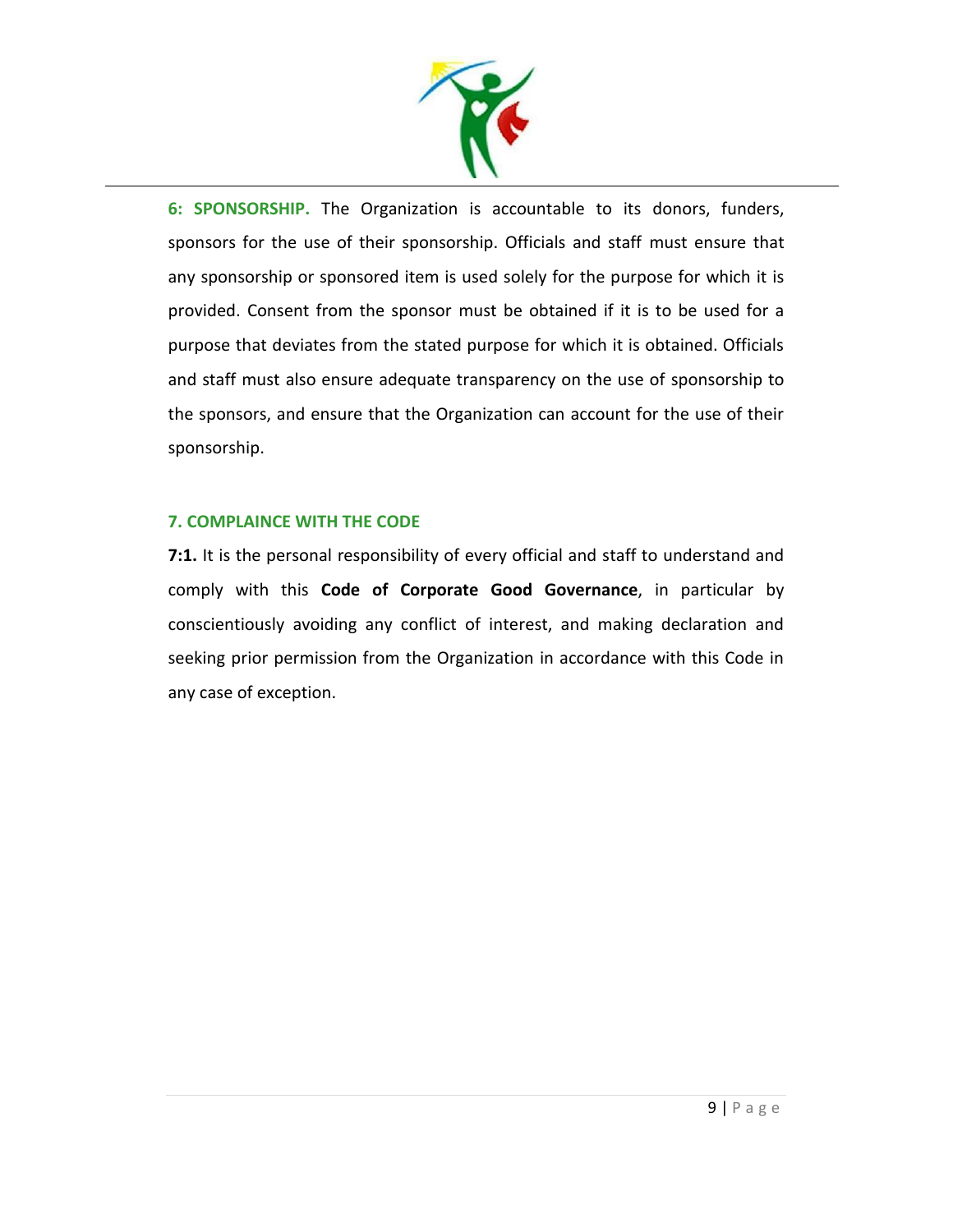

**7:2.** The Organization's Management will ensure that officials and staff understand and comply with the standards and requirements stated in this Code of Corporate Good Governance. Any problems encountered as well as any suggestions should be channeled to *Board of Trustees* for consideration and advice.

**7:3.** Any official and staff who violates any provision of this Code of Corporate Good Governance will be subject to disciplinary action(s), or termination of appointment/employment where warranted. In cases of suspected corruption or other criminal offences, a report will be made to the Police, the Economic and Financial Crimes Commission (EFCC) or the appropriate authorities.

FIRST APPROVED 2ND AUGUST, 2008 REVISED AND APPROVED 15TH AUGUST, 2015 Jos, Plateau State, Nigeria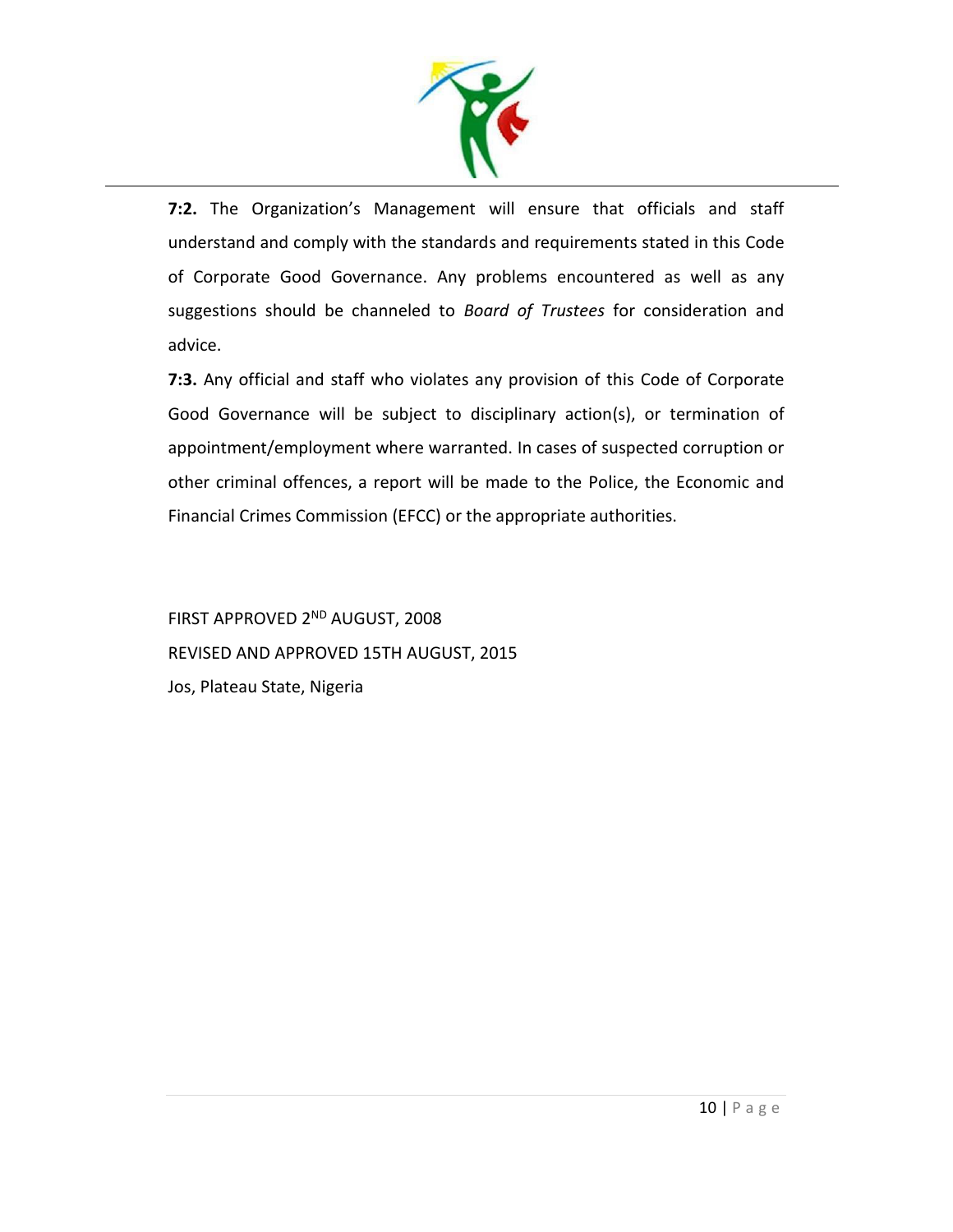

*Appendix 1* 

# **"Advantage"** means:

- (a) Any gift, loan, fee, reward or commission consisting of money or of any valuable security or of other property or interest in property of any description;
- (b) Any office, employment or contract;
- (c) Any payment, release, discharge or liquidation of any loan, obligation or other liability, whether in whole or in part;
- (d) Any other service, or favour (other than entertainment), including protection from any penalty or disability incurred or apprehended or from any action or proceedings of a disciplinary, civil or criminal nature, whether or not already instituted;
- (e) The exercise or forbearance from the exercise of any right or any power or duty; and
- (f) Any offer, undertaking or promise, whether conditional or unconditional, of any advantage within the meaning of any of the preceding paragraphs (a), (b), (c), (d) and (e),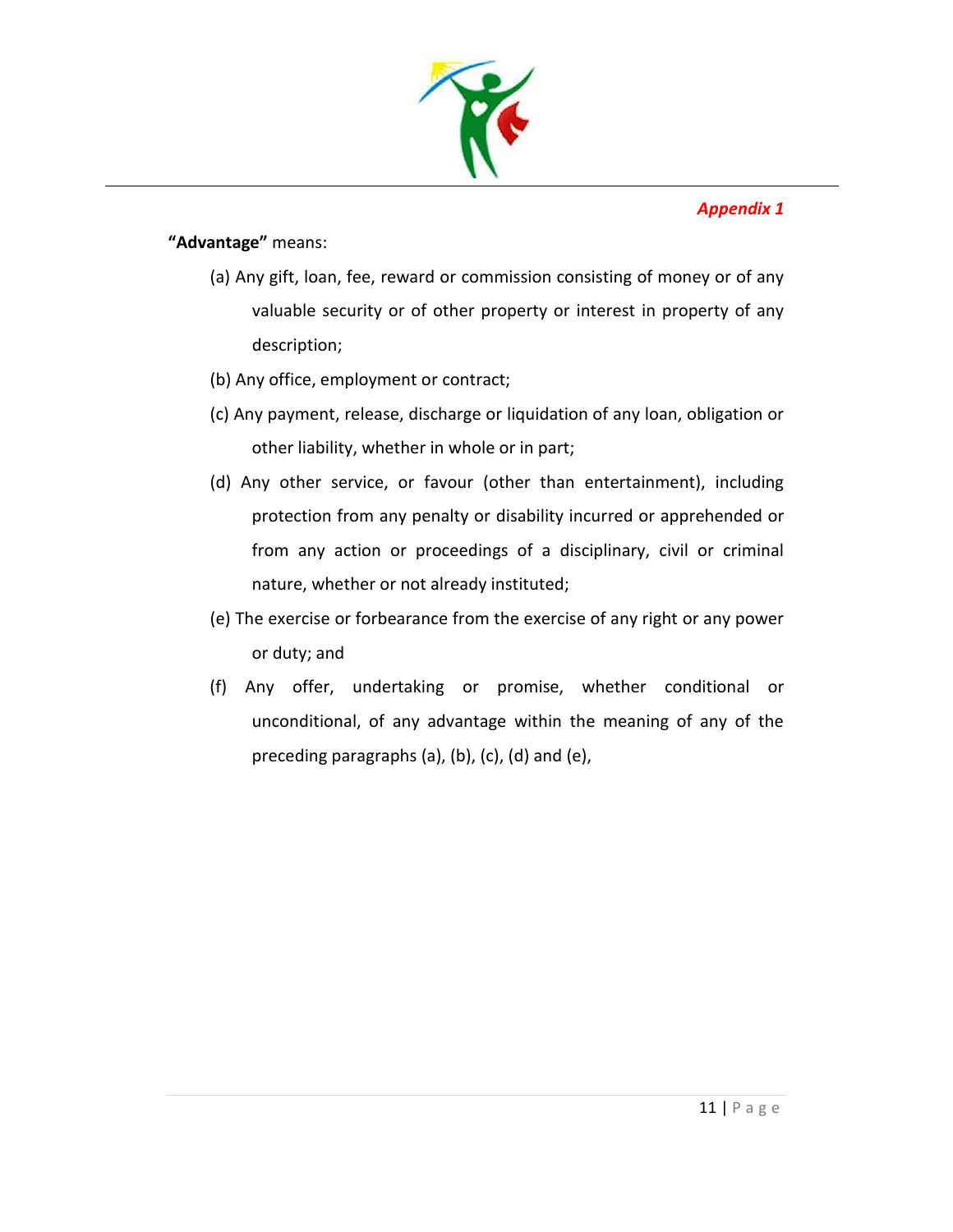

# *Appendix 2*

# **Ways to dispose of gifts presented to**

# **an Official or a Staff Member in his official capacity**

- ❖ If the gift is of perishable nature (e.g. food or drink), it may be shared among the office or during an activity organised by the Organization.
- ❖ If the gift is of historical or other interest, it may be sent to a library or museum.
- ❖ If the gift is suitable for display (e.g. a painting, vase, etc), it may be retained for display in the recipient's office or elsewhere noticeable in the Organization's premises.
- ❖ If the gift is of low value *(below N10, 000)*, it may be donated to the Organization's social function.
- ❖ If the gift is a personal item of low value *(below N10, 000)*, it may be retained by the recipient after approval by the Organization.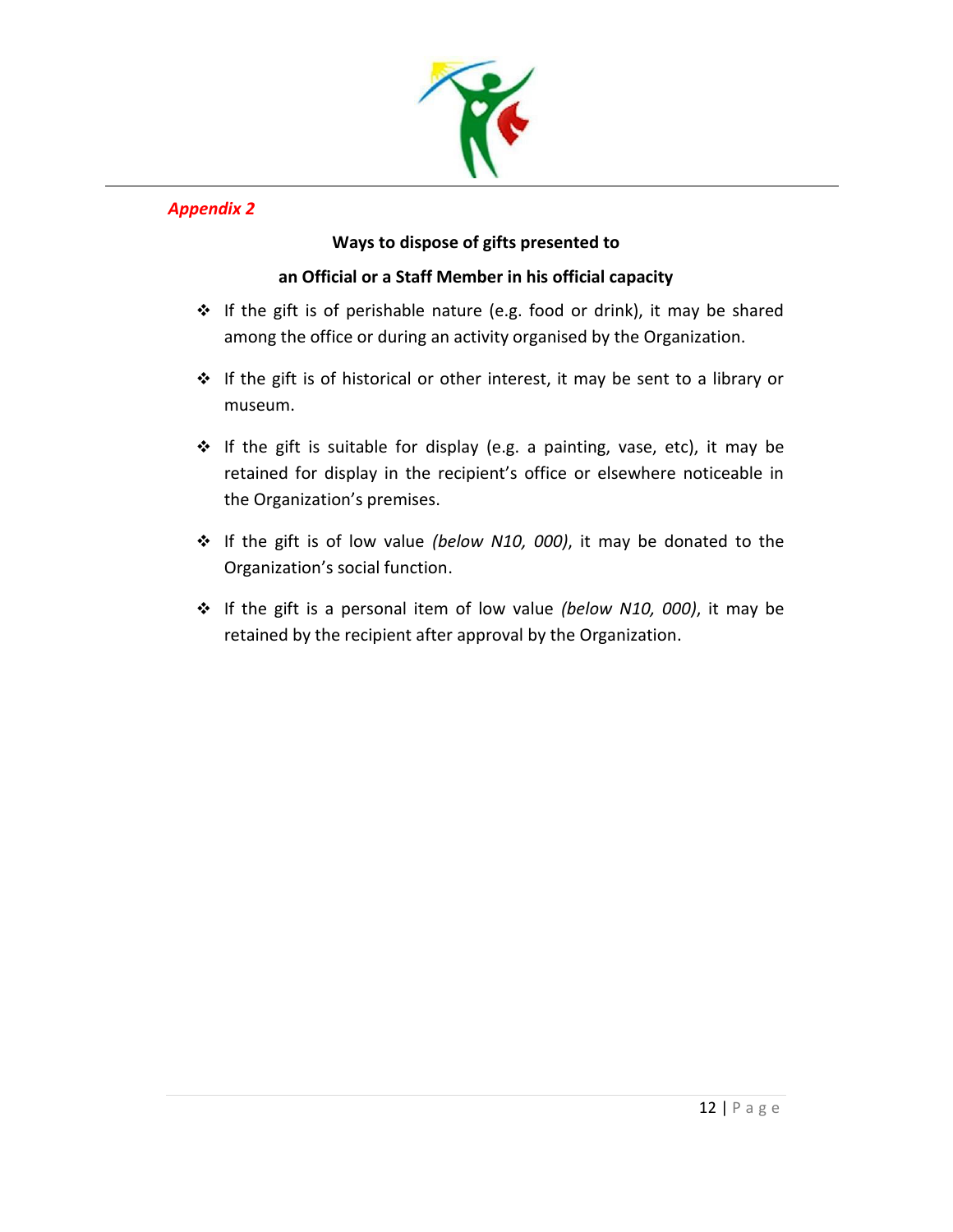

## *Appendix 3*

## **Examples of Conflict of Interest Situations**

- $\triangleright$  An official or a staff member takes part in the selection of suppliers or contractors, and one of the bidders under consideration is his relative or close personal friend.
- $\triangleright$  An official or a staff member has a financial interest in a company which is being considered for selection as the Organization's supplier of goods or services, or is an existing supplier.
- $\triangleright$  An official or a staff member acquires dealership of goods or services on insider knowledge that such goods or services are being considered for procurement by the Organization.
- $\triangleright$  An official or a staff member has beneficial interests in a supplier whose goods or services are being selected through an intermediary (e.g. a publicity agent) appointed by the Organization.
- ➢ An official or a staff member selects a venue where his relative or close personal friend has management responsibility.
- $\triangleright$  An official or a staff member accepts frequent or lavish entertainment or expensive gifts from the Organization's suppliers or contractors.
- $\triangleright$  An official or a staff member hires a relative as staff member, or is considering the promotion of such a person.
- $\triangleright$  An official or a staff member nominates a relative as office-bearer.
- $\triangleright$  An official vetting applications for programme sponsorship submitted by a Community Club of which he is also a committee member.
- $\triangleright$  An official or a staff member, responsible for controlling the allocation of venue rented by the Organization, allocates prime time slots to a training school or a club operated by himself or a relative.